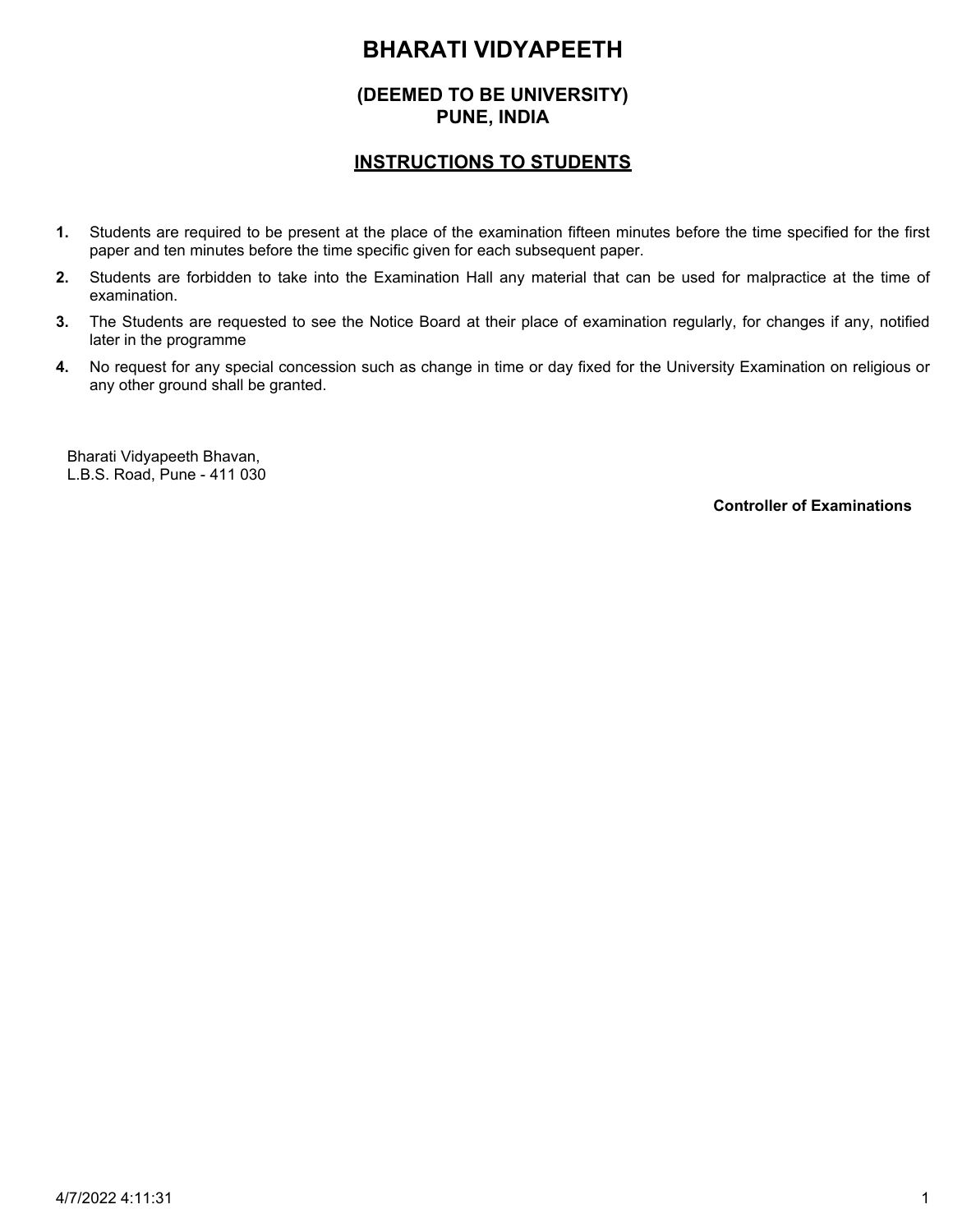## **(DEEMED TO BE UNIVERSITY) PUNE, INDIA**

### **PRACTICAL EXAMINATION TIME TABLE - SUMMER-2022**

#### **CIRCULAR NO. - 65 - 806**

**College / Inst.** ( 12 ) COLLEGE OF NURSING, PUNE **:**

**Course** ( 806 ) BACHELOR OF SCIENCE (NURSING) (2007 COURSE) **:**

**Course Part** : (186 ) S. Y. B. Sc. (Nursing)

**:**

**Branch** 

| Sr.<br>No. | <b>Subject</b><br>Code | Subiect<br>$\tau_\mathsf{ype}$ | <b>Subject</b>                          | Group | <b>Start Date</b> | <b>End Date</b> | Time<br><b>From</b> | <b>Time To</b> |
|------------|------------------------|--------------------------------|-----------------------------------------|-------|-------------------|-----------------|---------------------|----------------|
|            | 991                    |                                | Compulsory   MEDICAL SURGICAL NURSING-I | ΑB    | Thu 28/04/2022    | Mon 02/05/2022  | 08:00 AM   04:00 PM |                |

## **PRACTICAL EXAMINATION TIME TABLE - SUMMER-2022**

#### **CIRCULAR NO. - 65 - 806**

**College / Inst.** ( 12 ) COLLEGE OF NURSING, PUNE **: Course Part :** ( 187 ) T. Y. B. Sc. (Nursing) **Course** ( 806 ) BACHELOR OF SCIENCE (NURSING) (2007 COURSE) **: Branch :**

| Sr.<br>No. | <b>Subject</b><br>Code | <b>Subject</b><br>Type | <b>Subject</b>               | Group | <b>Start Date</b> | <b>End Date</b> | <b>Time</b><br><b>From</b> | Time To             |
|------------|------------------------|------------------------|------------------------------|-------|-------------------|-----------------|----------------------------|---------------------|
|            | 994                    | Compulsory             | MEDICAL SURGICAL NURSING-II  | A B   | Wed 04/05/2022    | Sat 07/05/2022  |                            | 108:00 AM104:00 PM1 |
|            | 995                    | Compulsory             | <b>CHILD HEALTH NURSING</b>  | A B   | Fri 29/04/2022    | Tue 03/05/2022  |                            | 108:00 AM104:00 PM1 |
| 3          | 996                    | Compulsory             | <b>MENTAL HEALTH NURSING</b> | A B   | Fri 29/04/2022    | Tue 03/05/2022  |                            | 108:00 AM104:00 PM1 |

# **PRACTICAL EXAMINATION TIME TABLE - SUMMER-2022**

#### **CIRCULAR NO. - 65 - 806**

**College / Inst.** ( 12 ) COLLEGE OF NURSING, PUNE **:**

**Course** ( 806 ) BACHELOR OF SCIENCE (NURSING) (2007 COURSE) **:**

**Course Part** ( 188 ) Fourth Year B. Sc. (Nursing) **:**

**:**

**Branch** 

| Sr<br>No. | <b>Subject</b><br>Code | <b>Subject</b><br>Type | <b>Subject</b>                              | Group | <b>Start Date</b> | <b>End Date</b> | <b>Time</b><br>From | Time To |
|-----------|------------------------|------------------------|---------------------------------------------|-------|-------------------|-----------------|---------------------|---------|
|           | 998                    | Compulsory             | IMIDWIFERY & OBSTETRICAL<br><b>INURSING</b> | A B   | Mon 25/04/2022    | Tue 26/04/2022  | 08:00 AM 04:00 PM   |         |
|           | 999                    | Compulsory             | COMMUNITY HEALTH NURSING-I                  | A B   | Mon 25/04/2022    | Tue 26/04/2022  | 08:00 AM 04:00 PM   |         |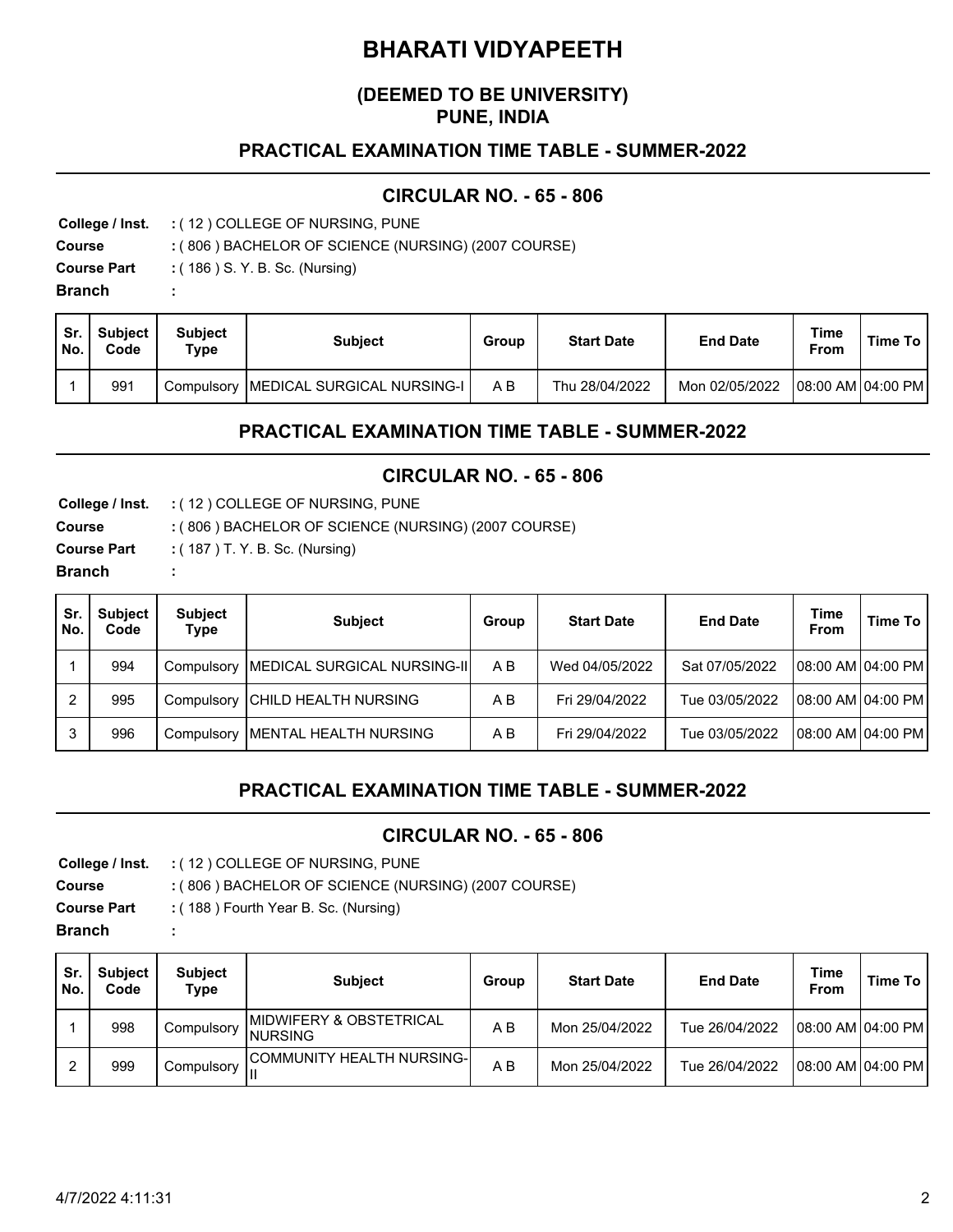## **(DEEMED TO BE UNIVERSITY) PUNE, INDIA**

# **PRACTICAL EXAMINATION TIME TABLE - SUMMER-2022**

### **CIRCULAR NO. - 65 - 809**

**College / Inst.** ( 12 ) COLLEGE OF NURSING, PUNE **:**

**Course** ( 809 ) MASTER OF SCIENCE (NURSING) (2008 COURSE) **:**

**Course Part** ( 701 ) First Year M.Sc. Nursing **:**

**Branch** ( 120 ) MEDICAL SURGICAL NURSING **:**

| Sr.<br>No. | <b>Subject</b><br>Code | <b>Subject</b><br>Type | <b>Subject</b>                                                                    | Group | <b>Start Date</b> | <b>End Date</b> | <b>Time</b><br>From | Time To |
|------------|------------------------|------------------------|-----------------------------------------------------------------------------------|-------|-------------------|-----------------|---------------------|---------|
|            | 3639                   | Compulsory             | INURSING EDUCATION                                                                | A B   | Mon 06/06/2022    | Mon 06/06/2022  | 108:00 AM104:00 PM  |         |
|            | 3641                   | Compulsory             | CLINICAL SPECIALITY- I<br> MEDICAL SURGICAL NURSING <br>(P-P:100/50)(P-IA:100/50) | A B   | Tue 07/06/2022    | Tue 07/06/2022  | 108:00 AM104:00 PM  |         |

# **PRACTICAL EXAMINATION TIME TABLE - SUMMER-2022**

#### **CIRCULAR NO. - 65 - 809**

**College / Inst.** ( 12 ) COLLEGE OF NURSING, PUNE **:**

**Course** ( 809 ) MASTER OF SCIENCE (NURSING) (2008 COURSE) **:**

**Course Part** ( 701 ) First Year M.Sc. Nursing **:**

**Branch** ( 121 ) OBSTETRIC & GYNAECOLOGICAL NURSING **:**

| Sr.<br>No. | <b>Subject</b><br>Code | <b>Subject</b><br>Type | <b>Subject</b>                                                                                                  | Group | <b>Start Date</b> | <b>End Date</b> | <b>Time</b><br>From | Time To |
|------------|------------------------|------------------------|-----------------------------------------------------------------------------------------------------------------|-------|-------------------|-----------------|---------------------|---------|
|            | 3639                   |                        | Compulsory NURSING EDUCATION                                                                                    | A B   | Mon 06/06/2022    | Mon 06/06/2022  | 08:00 AM 04:00 PM   |         |
|            | 3642                   | Compulsory             | <b>CLINICAL SPECIALITY-1</b><br><b>IOBSTETRIC &amp;</b><br>GYNAECOLOGICAL NURSING (P<br>-P:100/50)(P-IA:100/50) | A B   | Tue 07/06/2022    | Tue 07/06/2022  | 108:00 AM104:00 PM  |         |

# **PRACTICAL EXAMINATION TIME TABLE - SUMMER-2022**

#### **CIRCULAR NO. - 65 - 809**

**College / Inst.** ( 12 ) COLLEGE OF NURSING, PUNE **:**

**Course** ( 809 ) MASTER OF SCIENCE (NURSING) (2008 COURSE) **:**

**Course Part** ( 701 ) First Year M.Sc. Nursing **:**

**Branch** ( 122 ) CHILD HEALTH (PAEDIATRIC) NURSING **:**

| Sr.<br>No. | <b>Subject</b><br>Code | <b>Subject</b><br>Type | <b>Subject</b>                                                                               | Group | <b>Start Date</b> | <b>End Date</b> | <b>Time</b><br><b>From</b> | Time To |
|------------|------------------------|------------------------|----------------------------------------------------------------------------------------------|-------|-------------------|-----------------|----------------------------|---------|
|            | 3639                   |                        | Compulsory NURSING EDUCATION                                                                 | A B   | Mon 06/06/2022    | Mon 06/06/2022  | 108:00 AM104:00 PM         |         |
|            | 3643                   | Compulsory             | CLINICAL SPECIALITY- I CHILD<br>HEALTH (PAEDIATRIC)<br>NURSING (P-P:100/50)(P-<br>IA:100/50) | A B   | Tue 07/06/2022    | Tue 07/06/2022  | 108:00 AM104:00 PM         |         |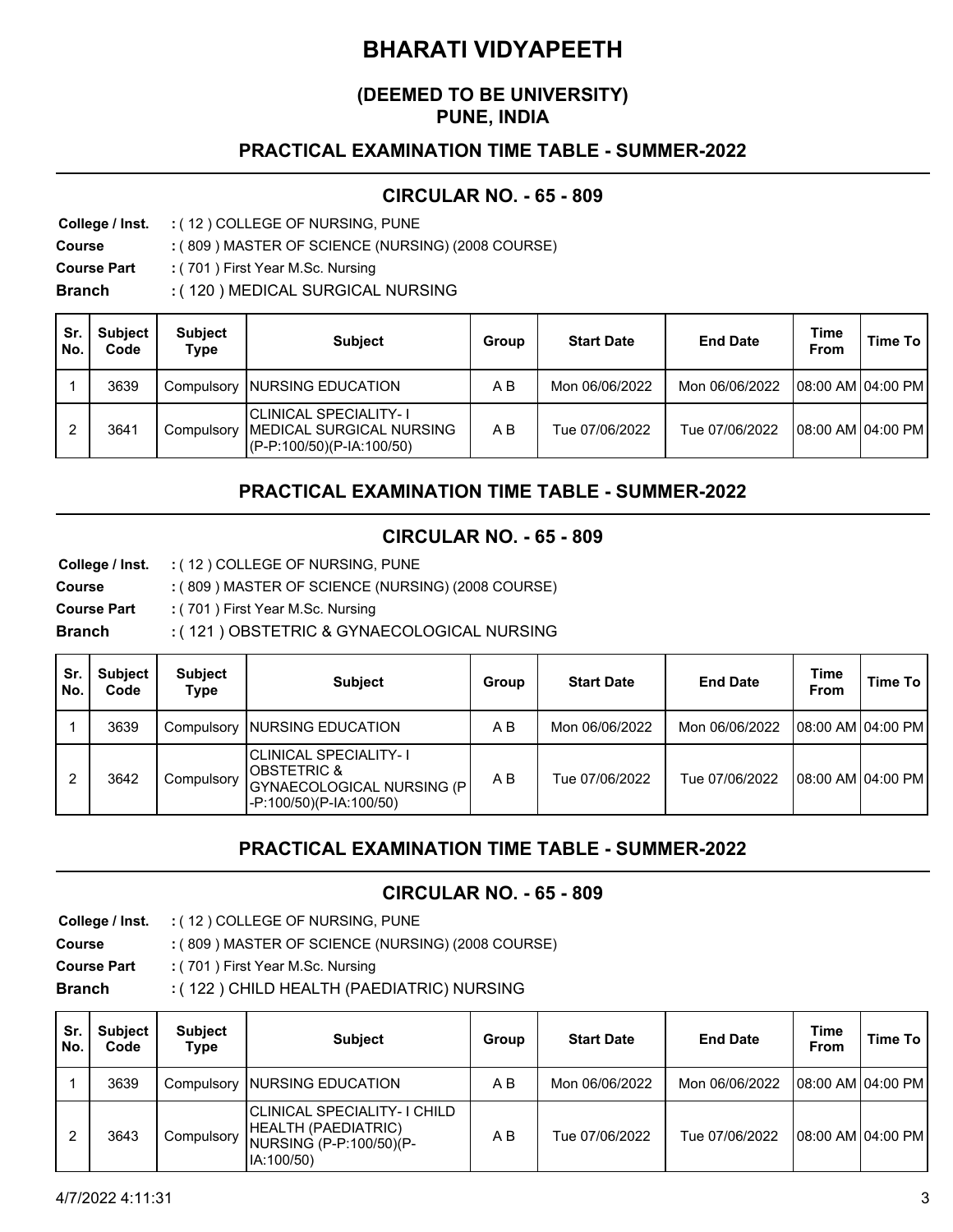### **(DEEMED TO BE UNIVERSITY) PUNE, INDIA**

## **PRACTICAL EXAMINATION TIME TABLE - SUMMER-2022**

## **CIRCULAR NO. - 65 - 809**

**College / Inst.** ( 12 ) COLLEGE OF NURSING, PUNE **:**

**Course** ( 809 ) MASTER OF SCIENCE (NURSING) (2008 COURSE) **:**

**Course Part** ( 701 ) First Year M.Sc. Nursing **:**

**Branch** ( 123 ) MENTAL HEALTH (PSYCHIATRIC) NURSING **:**

| Sr<br>No. | <b>Subject</b><br>Code | <b>Subject</b><br>Type | <b>Subject</b>                                                                                 | Group | <b>Start Date</b> | <b>End Date</b> | <b>Time</b><br>From | Time To |
|-----------|------------------------|------------------------|------------------------------------------------------------------------------------------------|-------|-------------------|-----------------|---------------------|---------|
|           | 3639                   | Compulsory             | <b>INURSING EDUCATION</b>                                                                      | A B   | Mon 06/06/2022    | Mon 06/06/2022  | 108:00 AM104:00 PM  |         |
| 2         | 3644                   | Compulsory             | CLINICAL SPECIALITY- I MENTAL<br>HEALTH (PSYCHIATRIC)<br>NURSING (P-P:100/50)(P-<br>IA:100/50) | A B   | Tue 07/06/2022    | Tue 07/06/2022  | 08:00 AM 04:00 PM   |         |

# **PRACTICAL EXAMINATION TIME TABLE - SUMMER-2022**

#### **CIRCULAR NO. - 65 - 809**

**College / Inst.** ( 12 ) COLLEGE OF NURSING, PUNE **:**

**Course** ( 809 ) MASTER OF SCIENCE (NURSING) (2008 COURSE) **:**

**Course Part** ( 701 ) First Year M.Sc. Nursing **:**

**Branch** ( 124 ) COMMUNITY HEALTH NURSING **:**

| Sr.<br>No. | <b>Subject</b><br>Code | <b>Subject</b><br>Type | <b>Subject</b>                                                                  | Group | <b>Start Date</b> | <b>End Date</b> | Time<br>From        | Time To |
|------------|------------------------|------------------------|---------------------------------------------------------------------------------|-------|-------------------|-----------------|---------------------|---------|
|            | 3639                   |                        | Compulsory NURSING EDUCATION                                                    | A B   | Mon 06/06/2022    | Mon 06/06/2022  | 108:00 AM 104:00 PM |         |
|            | 3645                   | Compulsory             | CLINICAL SPECIALITY- I<br>COMMUNITY HEALTH NURSING<br>(P-P:100/50)(P-IA:100/50) | A B   | Tue 07/06/2022    | Tue 07/06/2022  | 108:00 AM 104:00 PM |         |

# **PRACTICAL EXAMINATION TIME TABLE - SUMMER-2022**

#### **CIRCULAR NO. - 65 - 809**

**College / Inst.** ( 12 ) COLLEGE OF NURSING, PUNE **:**

**Course** ( 809 ) MASTER OF SCIENCE (NURSING) (2008 COURSE) **:**

- **Course Part** ( 702 ) Second Year M.Sc. Nursing **:**
- **Branch** ( 120 ) MEDICAL SURGICAL NURSING **:**

| Sr.<br>No. | <b>Subject</b><br>Code | <b>Subject</b><br>Type | <b>Subject</b>                                                     | Group | <b>Start Date</b> | <b>End Date</b> | Time<br>From        | Time To |
|------------|------------------------|------------------------|--------------------------------------------------------------------|-------|-------------------|-----------------|---------------------|---------|
|            | 3648                   |                        | Compulsory DISSERTATION & VIVA                                     | A B   | Tue 03/05/2022    | Tue 03/05/2022  | 08:00 AM 04:00 PM   |         |
|            | 3649                   | Compulsory             | <b>CLINICAL SPECIALITY- II</b><br><b>IMEDICAL SURGICAL NURSING</b> | A B   | Tue 03/05/2022    | Tue 03/05/2022  | 08:00 AM   04:00 PM |         |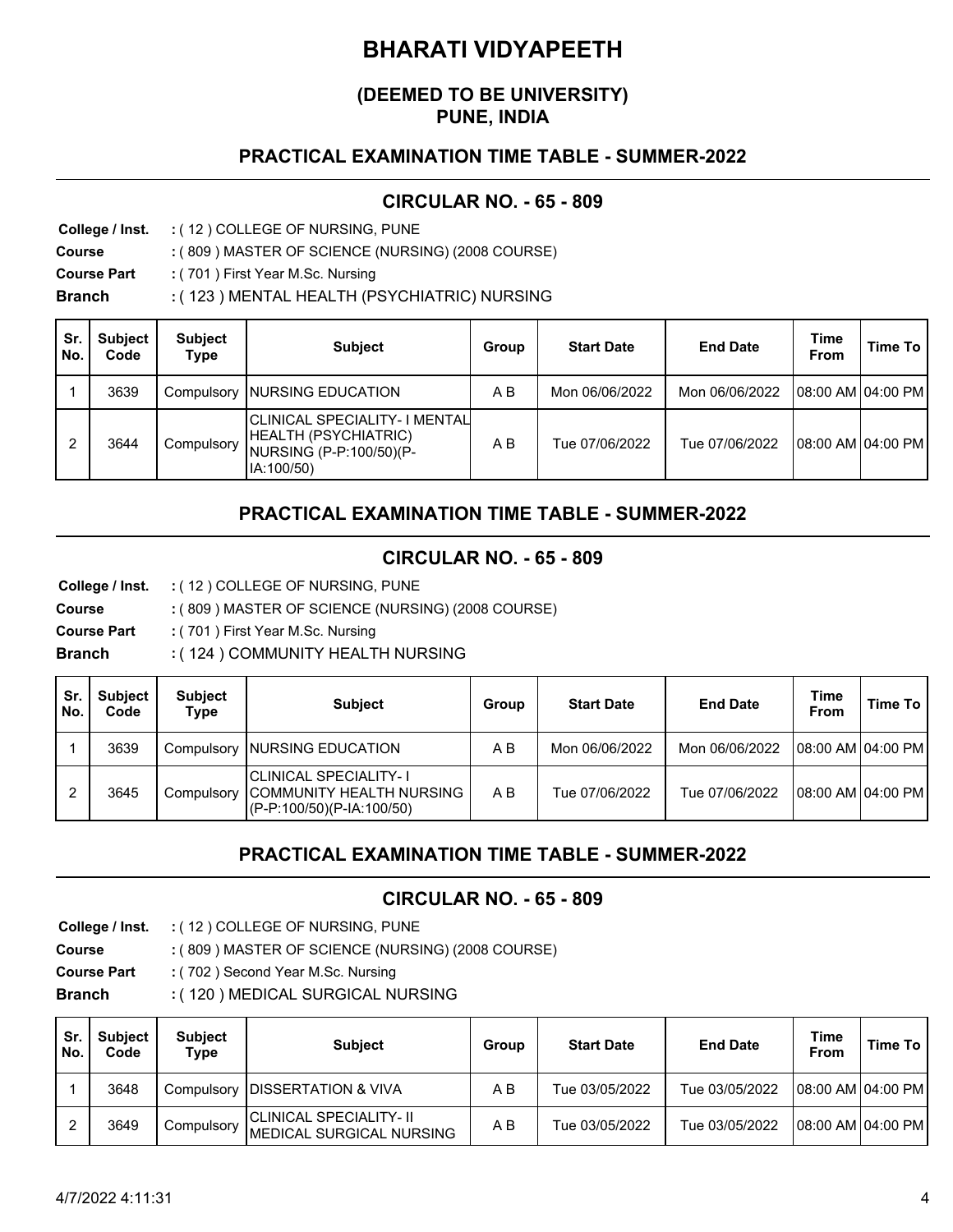## **(DEEMED TO BE UNIVERSITY) PUNE, INDIA**

## **PRACTICAL EXAMINATION TIME TABLE - SUMMER-2022**

#### **CIRCULAR NO. - 65 - 809**

**College / Inst.** ( 12 ) COLLEGE OF NURSING, PUNE **:**

**Course** ( 809 ) MASTER OF SCIENCE (NURSING) (2008 COURSE) **:**

**Course Part** ( 702 ) Second Year M.Sc. Nursing **:**

**Branch** ( 121 ) OBSTETRIC & GYNAECOLOGICAL NURSING **:**

| Sr.<br>No. | <b>Subject</b><br>Code | <b>Subject</b><br>Type | <b>Subject</b>                                                                      | Group | <b>Start Date</b> | <b>End Date</b> | <b>Time</b><br>From | Time To |
|------------|------------------------|------------------------|-------------------------------------------------------------------------------------|-------|-------------------|-----------------|---------------------|---------|
|            | 3648                   | Compulsory             | <b>DISSERTATION &amp; VIVA</b>                                                      | A B   | Tue 03/05/2022    | Tue 03/05/2022  | 108:00 AM104:00 PM  |         |
| 2          | 3650                   | Compulsory             | CLINICAL SPECIALITY- II <br><b>OBSTETRIC &amp;</b><br><b>GYNAECOLOGICAL NURSING</b> | ΑB    | Tue 03/05/2022    | Tue 03/05/2022  | 108:00 AM104:00 PM  |         |

## **PRACTICAL EXAMINATION TIME TABLE - SUMMER-2022**

#### **CIRCULAR NO. - 65 - 809**

**College / Inst.** ( 12 ) COLLEGE OF NURSING, PUNE **:**

**Course** ( 809 ) MASTER OF SCIENCE (NURSING) (2008 COURSE) **:**

**Course Part** ( 702 ) Second Year M.Sc. Nursing **:**

**Branch** ( 122 ) CHILD HEALTH (PAEDIATRIC) NURSING **:**

| Sr.<br>No. | <b>Subject</b><br>Code | <b>Subject</b><br>Type | <b>Subject</b>                                                   | Group | <b>Start Date</b> | <b>End Date</b> | <b>Time</b><br>From | Time To             |
|------------|------------------------|------------------------|------------------------------------------------------------------|-------|-------------------|-----------------|---------------------|---------------------|
|            | 3648                   | Compulsory             | <b>IDISSERTATION &amp; VIVA</b>                                  | A B   | Tue 03/05/2022    | Tue 03/05/2022  |                     | 108:00 AM 104:00 PM |
|            | 3651                   | Compulsory             | CLINICAL SPECIALITY- II CHILD<br>HEALTH (PAEDIATRIC)<br>INURSING | A B   | Tue 03/05/2022    | Tue 03/05/2022  |                     | 108:00 AM104:00 PM  |

# **PRACTICAL EXAMINATION TIME TABLE - SUMMER-2022**

#### **CIRCULAR NO. - 65 - 809**

**College / Inst.** ( 12 ) COLLEGE OF NURSING, PUNE **:**

**Course** ( 809 ) MASTER OF SCIENCE (NURSING) (2008 COURSE) **:**

**Course Part** ( 702 ) Second Year M.Sc. Nursing **:**

**Branch** ( 123 ) MENTAL HEALTH (PSYCHIATRIC) NURSING **:**

| Sr.<br>No. | <b>Subject</b><br>Code | <b>Subject</b><br>Type | <b>Subject</b>                                                             | Group | <b>Start Date</b> | <b>End Date</b> | <b>Time</b><br>From | Time To |
|------------|------------------------|------------------------|----------------------------------------------------------------------------|-------|-------------------|-----------------|---------------------|---------|
|            | 3648                   | Compulsory             | <b>IDISSERTATION &amp; VIVA</b>                                            | A B   | Tue 03/05/2022    | Tue 03/05/2022  | 08:00 AM 04:00 PM   |         |
|            | 3652                   | Compulsory             | CLINICAL SPECIALITY- II <br><b>IMENTAL HEALTH</b><br>(PSYCHIATRIC) NURSING | A B   | Tue 03/05/2022    | Tue 03/05/2022  | 08:00 AM 04:00 PM   |         |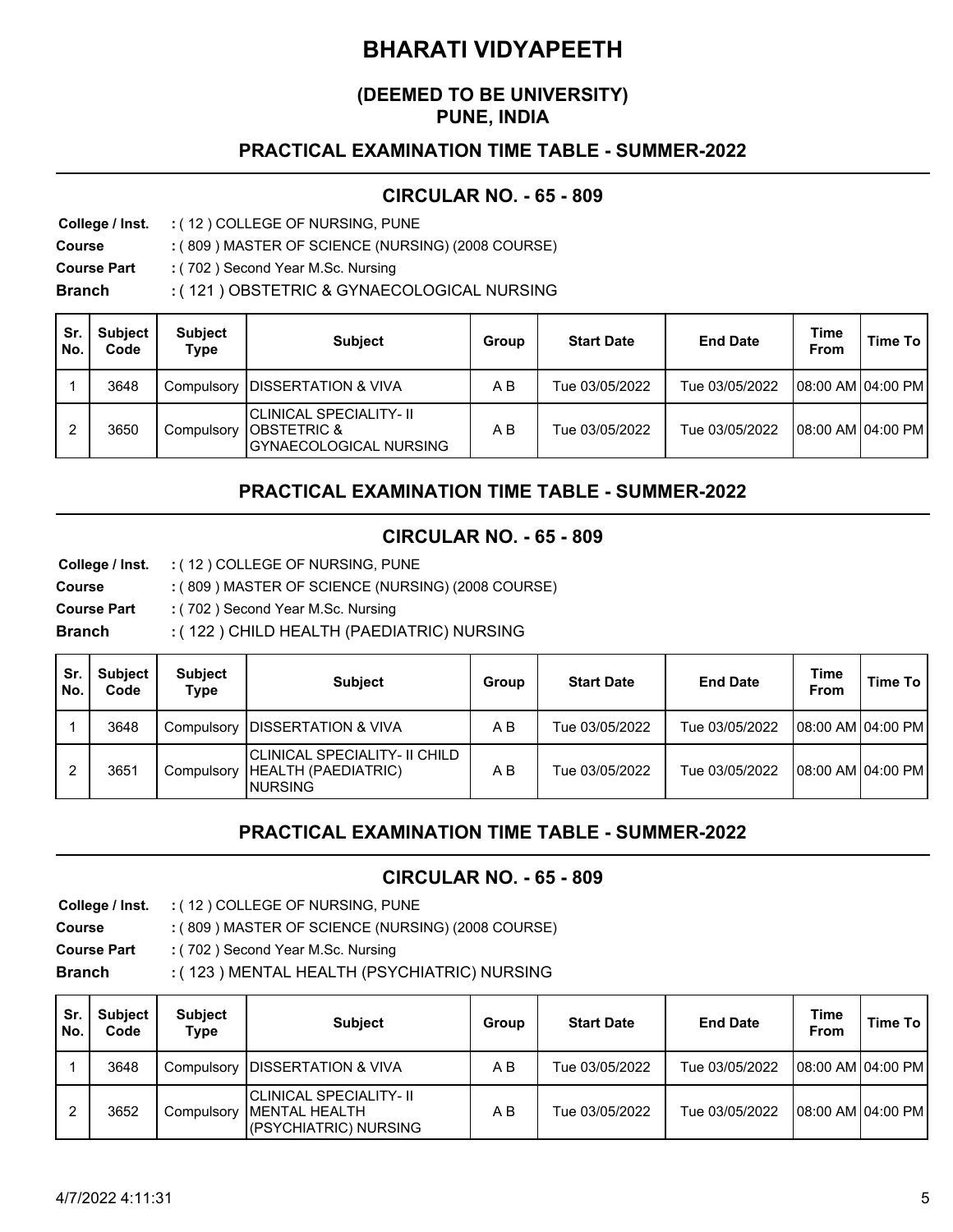### **(DEEMED TO BE UNIVERSITY) PUNE, INDIA**

### **PRACTICAL EXAMINATION TIME TABLE - SUMMER-2022**

#### **CIRCULAR NO. - 65 - 809**

**College / Inst.** ( 12 ) COLLEGE OF NURSING, PUNE **:**

**Course** ( 809 ) MASTER OF SCIENCE (NURSING) (2008 COURSE) **:**

**Course Part** ( 702 ) Second Year M.Sc. Nursing **:**

**Branch** ( 124 ) COMMUNITY HEALTH NURSING **:**

| Sr.<br>No. | <b>Subject</b><br>Code | <b>Subject</b><br>Type | <b>Subject</b>                                             | Group | <b>Start Date</b> | <b>End Date</b> | <b>Time</b><br><b>From</b> | Time To |
|------------|------------------------|------------------------|------------------------------------------------------------|-------|-------------------|-----------------|----------------------------|---------|
|            | 3648                   | Compulsory             | <b>IDISSERTATION &amp; VIVA</b>                            | ΑB    | Tue 03/05/2022    | Tue 03/05/2022  | 08:00 AM 04:00 PM          |         |
| റ          | 3653                   | Compulsory             | <b>CLINICAL SPECIALITY- II</b><br>COMMUNITY HEALTH NURSING | A B   | Tue 03/05/2022    | Tue 03/05/2022  | 08:00 AM 04:00 PM          |         |

#### **PRACTICAL EXAMINATION TIME TABLE - SUMMER-2022**

#### **CIRCULAR NO. - 65 - 810**

**College / Inst.** ( 12 ) COLLEGE OF NURSING, PUNE **:**

**Course** ( 810 ) POST BASIC BACHELOR OF SCIENCE (NURSING) **:**

**Course Part :** ( 869 ) F. Y. P. B. B. Sc. (Nursing)

**:**

**Branch** 

| Sr.<br>No. | <b>Subject</b><br>Code | <b>Subject</b><br>Type | <b>Subject</b>                                      | Group | <b>Start Date</b> | <b>End Date</b> | <b>Time</b><br>From | Time To |
|------------|------------------------|------------------------|-----------------------------------------------------|-------|-------------------|-----------------|---------------------|---------|
|            | 5661                   | Compulsory             | MATERNAL NURSING (T:75/37.5,<br>IA:25/12.5)         | A B   | Mon 13/06/2022    | Tue 14/06/2022  | 08:00 AM 04:00 PM   |         |
|            | 5662                   | Compulsory             | CHILD HEALTH NURSING<br>(T:75/37.5, IA:25/12.5)     | A B   | Mon 13/06/2022    | Tue 14/06/2022  | 08:00 AM 04:00 PM   |         |
|            | 5663                   | Compulsory             | MEDICAL SURGICAL NURSING<br>(T:75/37.5, IA:25/12.5) | A B   | Fri 10/06/2022    | Sat 11/06/2022  | 08:00 AM 04:00 PM   |         |

# **PRACTICAL EXAMINATION TIME TABLE - SUMMER-2022**

#### **CIRCULAR NO. - 65 - 810**

- **College / Inst.** ( 12 ) COLLEGE OF NURSING, PUNE **:**
- **Course** ( 810 ) POST BASIC BACHELOR OF SCIENCE (NURSING) **:**
- **Course Part :(** 870 ) S. Y. P. B. B. Sc. (Nursing)

**:**

**Branch** 

| Sr.<br>No. | <b>Subject</b><br>Code | <b>Subject</b><br>Type | <b>Subject</b>                      | Group | <b>Start Date</b> | <b>End Date</b> | Time<br><b>From</b> | Time To |
|------------|------------------------|------------------------|-------------------------------------|-------|-------------------|-----------------|---------------------|---------|
|            | 5666                   |                        | Compulsory COMMUNITY HEALTH NURSING | A B   | Wed 04/05/2022    | Thu 05/05/2022  | 08:00 AM 04:00 PM   |         |
|            | 5667                   |                        | Compulsory   MENTAL HEALTH NURSING  | ΑB    | Wed 04/05/2022    | Thu 05/05/2022  | 108:00 AM104:00 PM  |         |